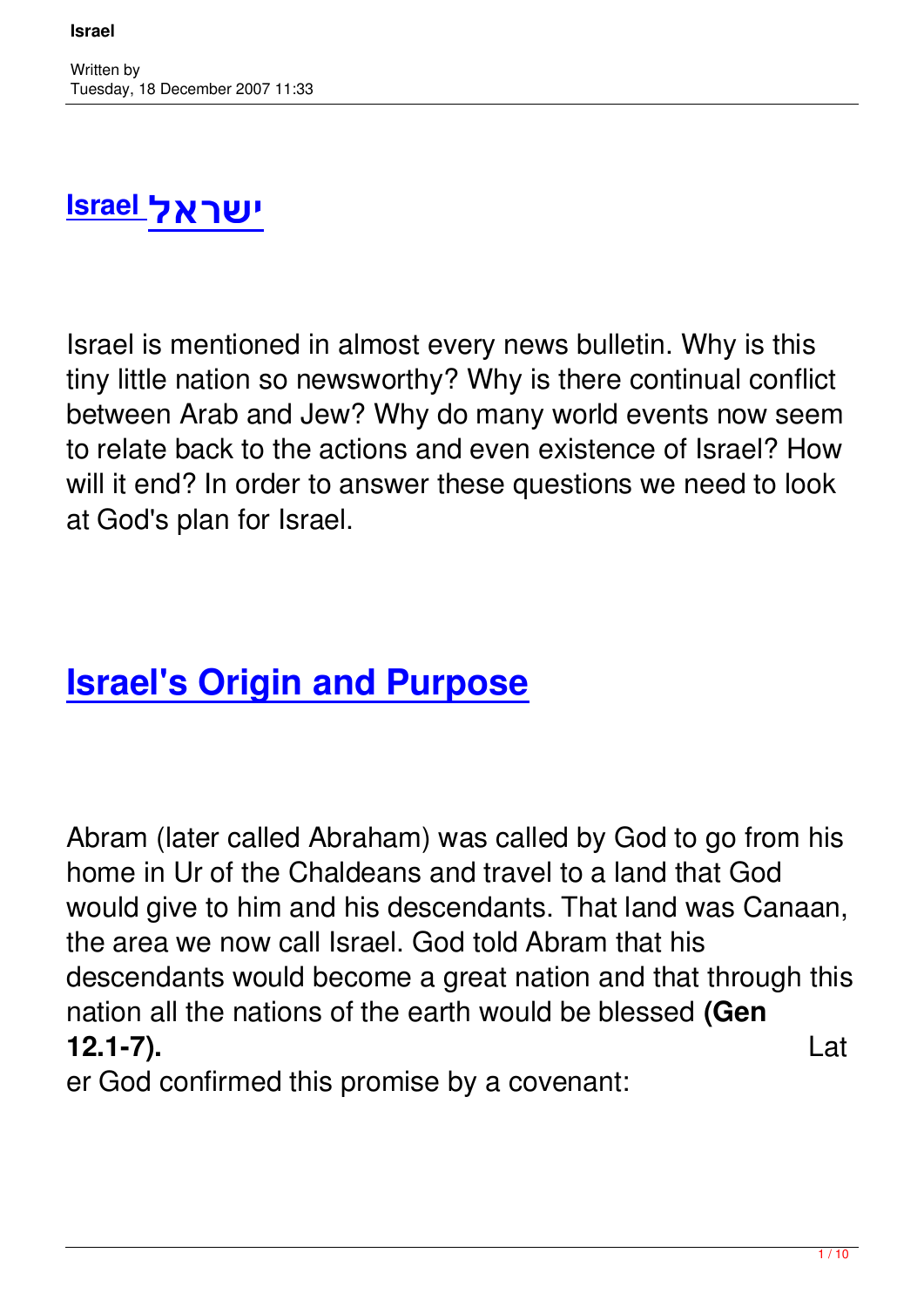Written by Tuesday, 18 December 2007 11:33

'"I will establish My covenant between Me and you and your descendants after you ... I will give to you and your descendants ... all the land of Canaan, for an everlasting possession; and I will be their God. & quot;' (Gen 17.7,8)

'& auot: By Myself I have sworn, declares the Lord, because you have ... not withheld your son ... I will greatly multiply your seed as the stars of the heavens ... in your seed, all the nations of the earth will be blessed ..."' (Gen 22.16-18)

The covenant between God and Abraham was now *unconditio nal;* God

had sworn it by Himself. It was certain that from Abraham would come a great nation and a great blessing to the nations, and Abraham's descendants would be given the so-called 'Promised Land' of Canaan (Israel) as an everlasting possesssion. Why? God's plan was to create a special nation **(Israel)**

to be His witness to the nations:

'But now, says the Lord, ... He who formed you, O Israel, & quot; Do not fear ... I have called you by name; you are Mine! ...You are My witnesses ... and My servant whom I have chosen ..."' (**Isa 43.1,10**)

## **Things Didn't Go Quite To Plan**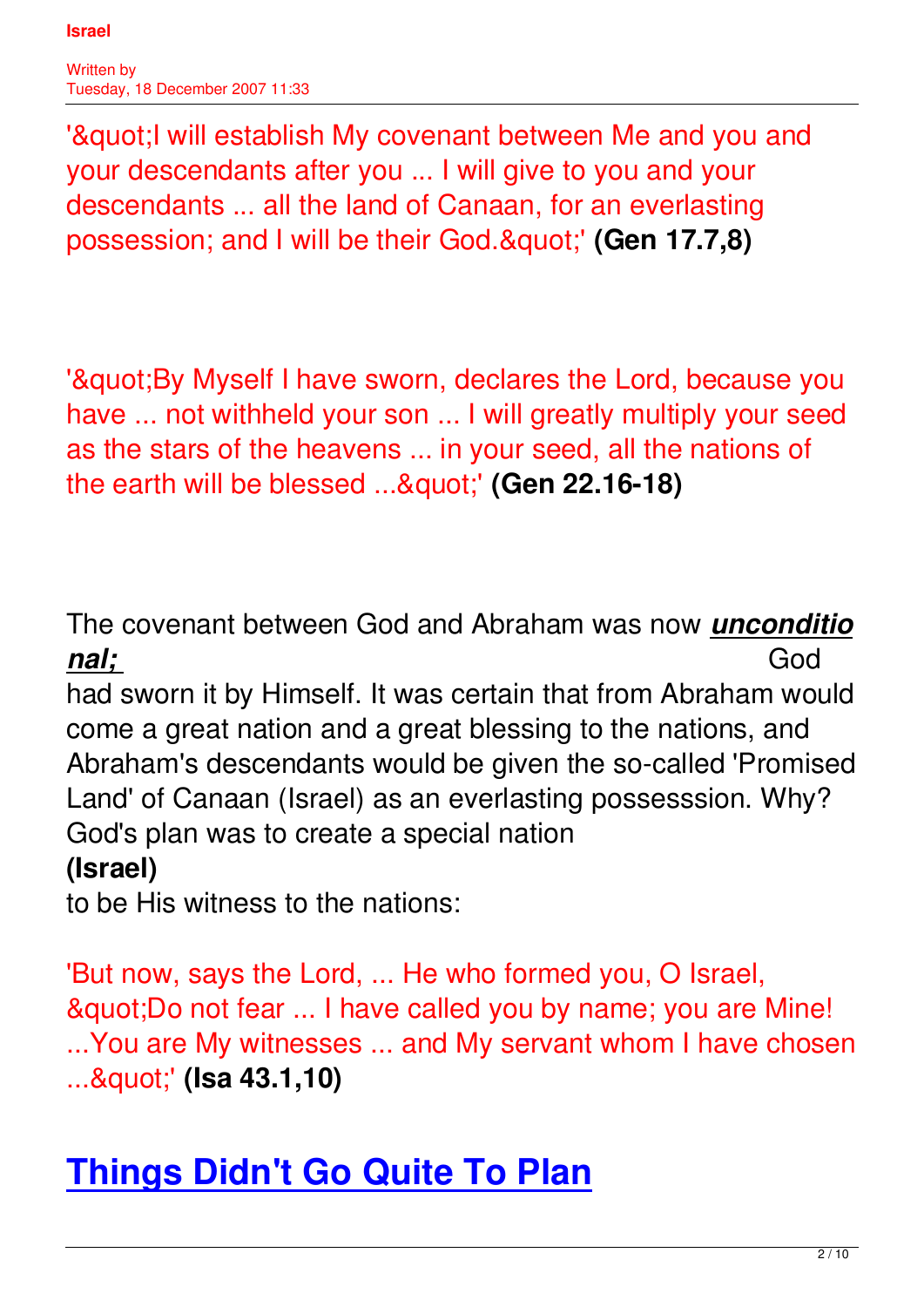Things went wrong when Abraham listened to his wife instead of believing in God's promise of a 'seed'! Abraham followed her suggestion (and custom of the day) and he took his female servant Hagar, an Egyptian, as wife (Gen 16.3). She bore him a son, Ishmael, but this was not God's plan for Abraham. When Abraham asked God to bless Ishmael as a servant of God, he was told " No"! God had other plans. In fact, Ishmael was prophesied to be a violent man 'with his hand against everyone' (Gen 16.12) **This separation of the blessing is crucial to the understanding of the modern-day Arab-Israeli conflict** God said:

'" No, Sarah your wife will bear you a son (even though she was old), and you shall call his name Isaac; and I will establish My covenant with him ... as for Ishmael, I have heard you; ... I will bless him, and make him fruitful ... and I will make him a great nation ... but My covenant I will establish with Isaac."' (Gen 17.19-21))

**Here we see the birth of two great peoples; Israel and the Arab nations. But the covenant promises of blessing and the land of Canaan went with Isaac, not Ishmael. Abraham subsequently gave all that he had to Isaac, but to Ishmael and his other sons he gave gifts and sent them 'to the land of the east' ( Gen 25.5,6).**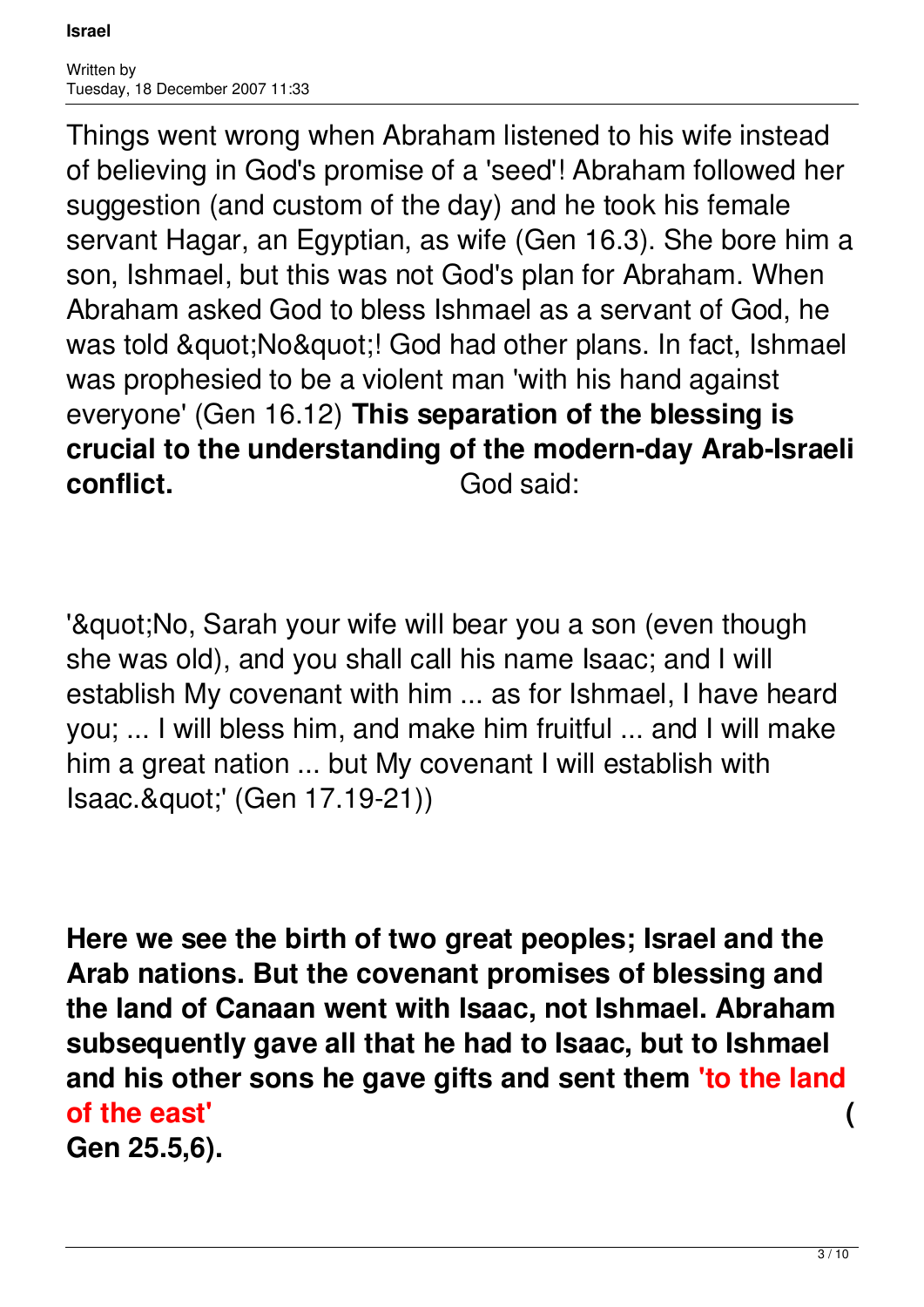### **Having said that, God instructed Israel to care for the stranger in their land; they were not to expel them:**

'& guot; When a stranger resides with you in your land, you should do him no wrong ... (he) ... shall be to you as the native among you, and you shall love him as yourself ..."' (Lev **19.33,34)**

So we have the concept of national Israel, a special nation in their God-given land, embracing all strangers who happen to live in the land. This again is a crucial factor in today's Arab-Israeli conflict. Strangers should be welcomed, but they must accept the existence and land-rights of national Israel.

Despite man's failings, God continued His covenant plan and we find a line of descent from Isaac, through Jacob, Judah, David and eventually to the Messiah Yeshua. Paul takes the reference to Abraham's 'seed' as a reference to Yeshua **(Gal 3.16),** 

whose genealogy is traced back to Abraham in Matthew's gospel

### **(Mat 1.1-17).**

This is the first reference to the gospel that would be proclaimed as good news to the gentile nations as well as to the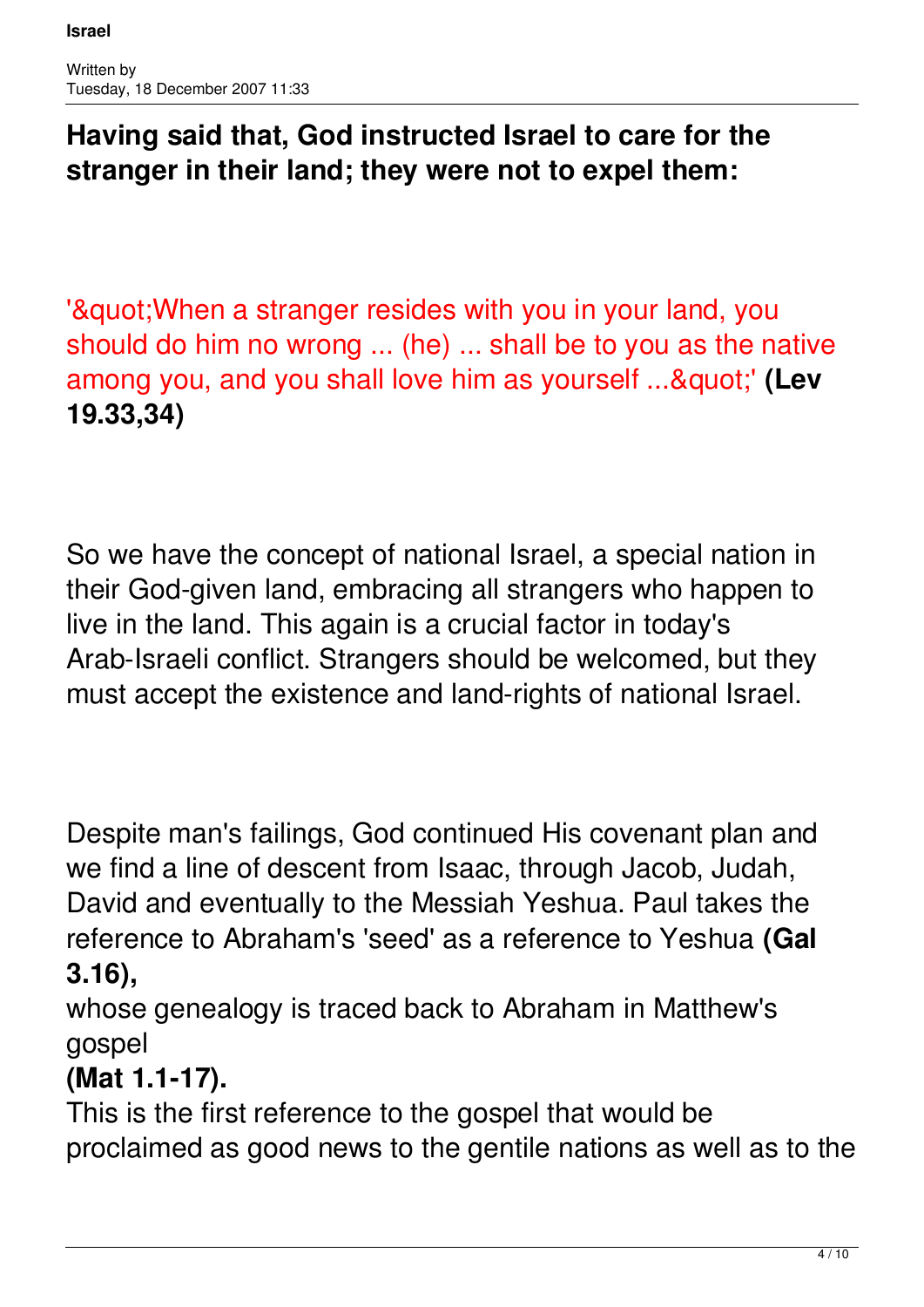Jews. Yeshua's offer of salvation for all through His death and resurrection was the promised blessing to all nations. Christ brings 'good news to the afflicted, binds up the brokenhearted, and gives liberty to captives'

### **(Isa 61.1).**

Abraham's 'seed' also refers to the nation of Israel itself. In line with His promise to Abraham, God renamed Jacob 'Israel' and said:

'& guot; The land which I gave to Abraham and Isaac I will give to you, and I will give the land to your descendants after you. & quot;' (Gen 35.12)

The descendants of Jacob (Israel) are of course the 12 tribes of Israel, **and so modern-day Israeli's claim the land of Israel to be theirs through God's covenant with Abraham.**

In Old Testament times this land was to extend from 'the river (brook) of Egypt to the river Euphrates'

### **(Gen 15.18).**

Abraham's failing with Hagar was not the only thing that didn't go according to God's plan! The 12 tribes were subsequently split into a southern kingdom (called 'The House of Judah', embracing Judea and Jerusalem) and a northern kingdom comprising 10 tribes (called 'The House of Israel', or simply 'Israel') see

**Jer 11.10.**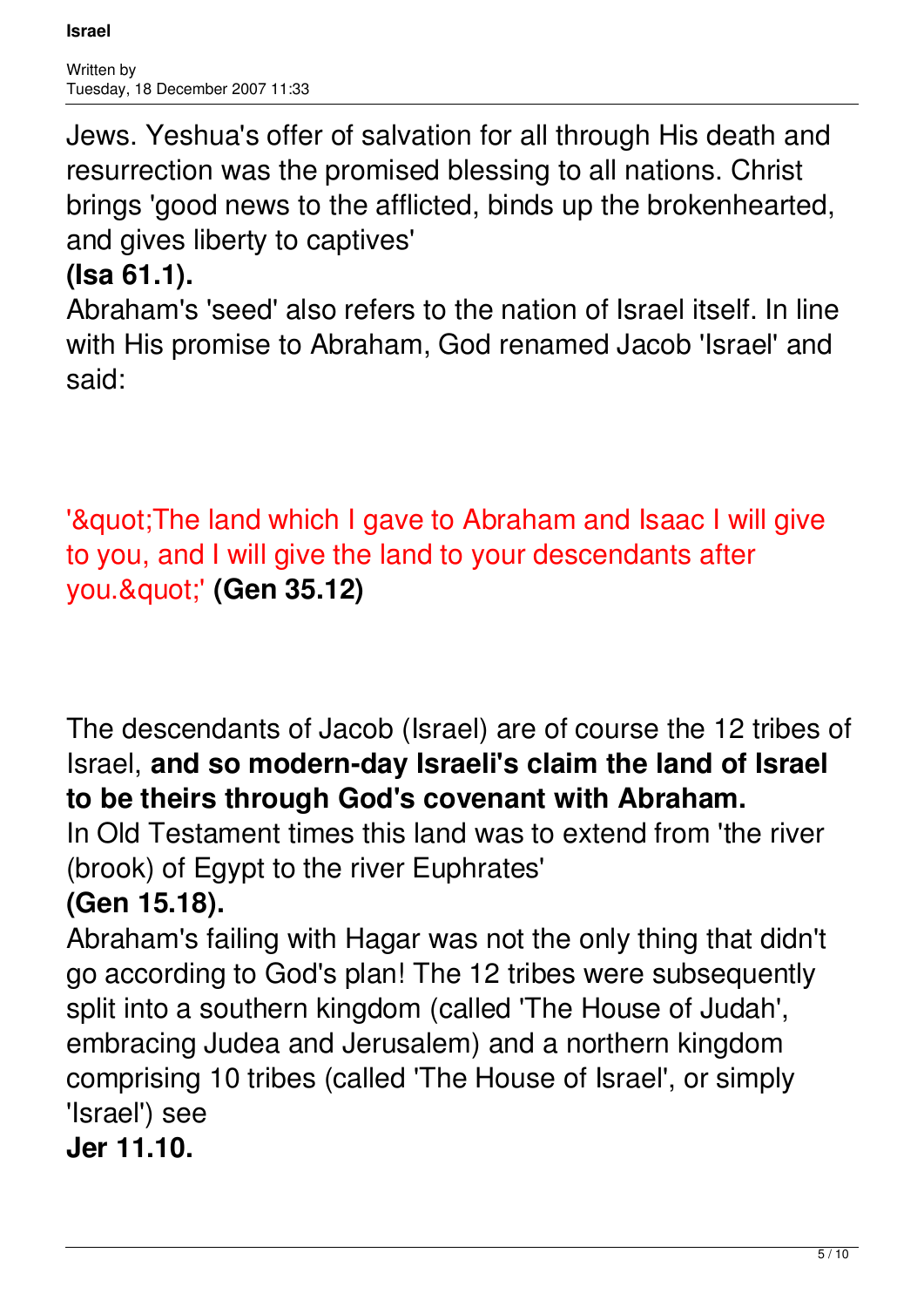Written by Tuesday, 18 December 2007 11:33

The latter had a succession of godless kings and despite repeated warnings from the prophets, they rebelled against God. Eventually God's warnings gave way to judgement and He uprooted them from the Promised Land and scattered them throughout the nations:

'"I will scatter you among the nations ..."' (Ezek **22.15)**

From hereon The House of Israel ceased to be a kingdom, and the Babylonians and others settled in the cities of Samaria in their place **(2 Kings 17.24).** The scattering was complete around 722 BC. The House of Judah was also rebellious and eventually suffered the same judgement. Jerusalem and the temple were destroyed around 597 BC and by 586 BC all of the southern kingdom had been deported to Babylon under Nebuchadnezzar. Apart from a remnant of the tribes of Judah, Benjamin and Levi which returned to rebuild Jerusalem, the whole of national Israel was now dispersed amongst the nations **(James 1.1)** and Jerusalem was occupied by Gentile nations.

# **The Restoration of National Israel**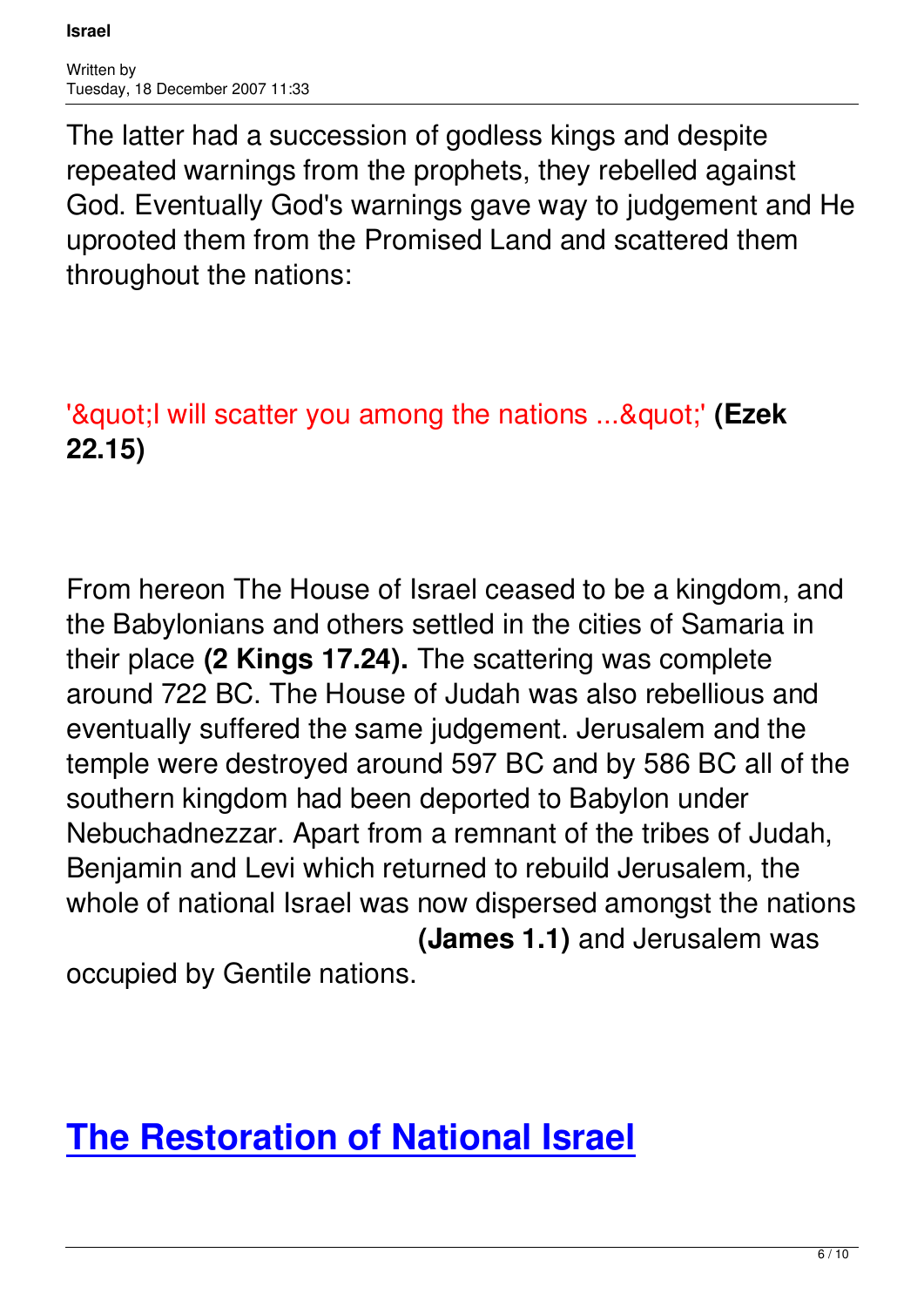It would seem that God's covenant with Abraham has only been partially fulfilled. Whilst the seed of Abraham was fulfilled in Messiah, God's flagship nation and chief witness had lost its identity aongst the nations. It was scattered in disgrace and some maintain that the New Testament Church has now replaced Israel as God's witness. But since God gave Abraham an *unconditional* covenant, then national Israel must one day fulfil its role as God's witness and return to the Promised Land (this is also required by other key prophecies). Infact, God did not

#### *destroy*

national Israel, He simply gave her a 'writ of divorce' (see for example Jer 3.8) - and there are many prophecies of the re-gathering of national Israel and her 'remarriage' to her God. For example:

'" Behold, I will take the sons of Israel from among the nations where they have gone ... and bring them into their own land ..."' (Ezek 37.21)

'I will say to the north, & quot; Give them up! ... bring My sons from afar and my duaghters from the ends of the earth"' (I **sa 43.6)**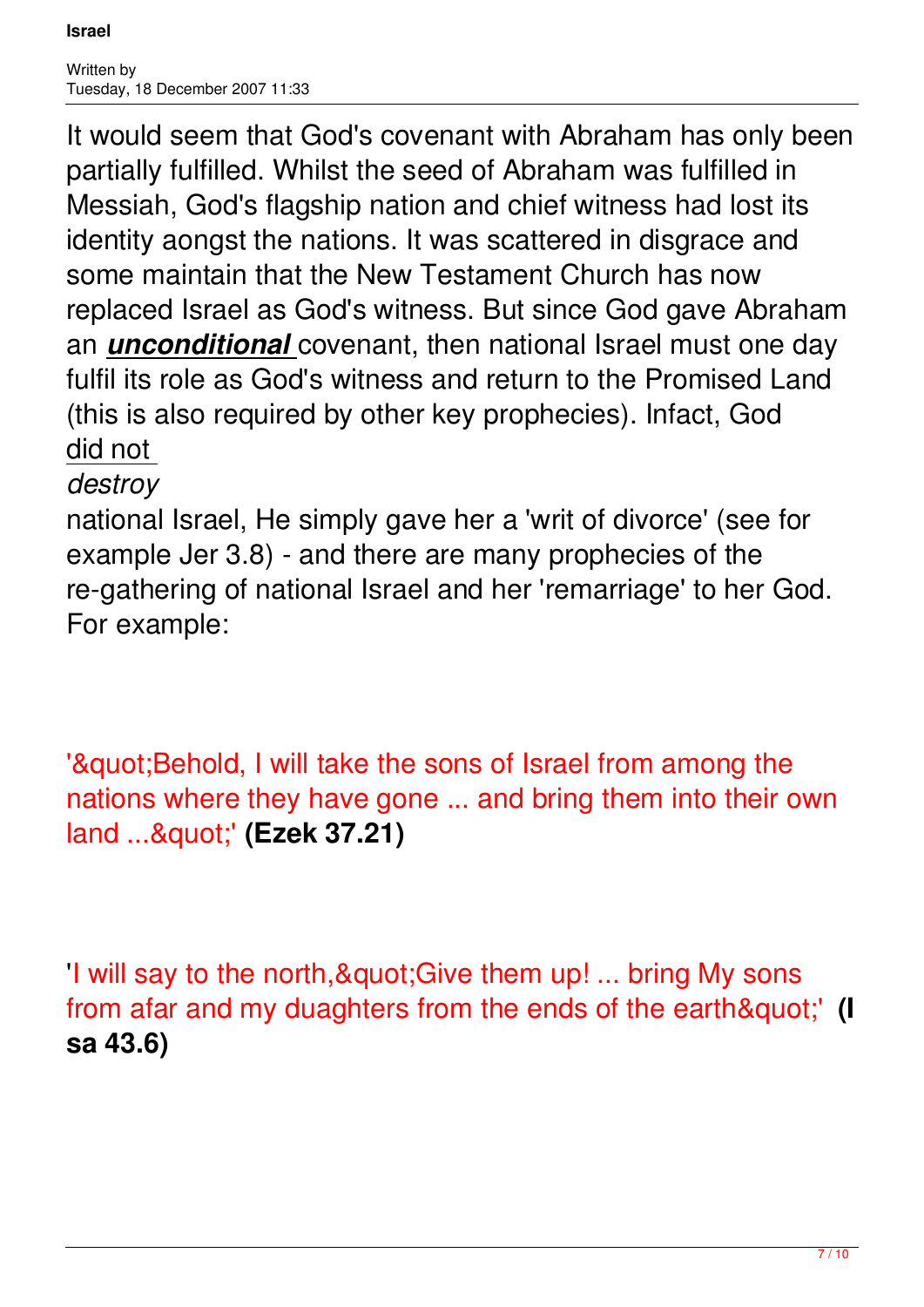Written by Tuesday, 18 December 2007 11:33

'And *(the Lord)* will lift up a standard for the nations, and assemble the banished ones of Israel, and will gather the dispersed of Judah from the four corners of the earth' **(Isa 11.12)**

In fact, the regathering started in the late 19th century. Consider a few facts:

**1.** 1882: First wave of emigration (first Aliyah or ascent) to Palestine, particularly from Russia and Romania

**2.** 1917: General Allenby liberated Jerusalem from the Turks, giving Jews access to the city

**3.** 1948: State of Israel established; David Ben Gurion became the first Prime Minister

**4.** 1950: Law of return passed by Israels Parliament opening Israel to Jews from over 60 countries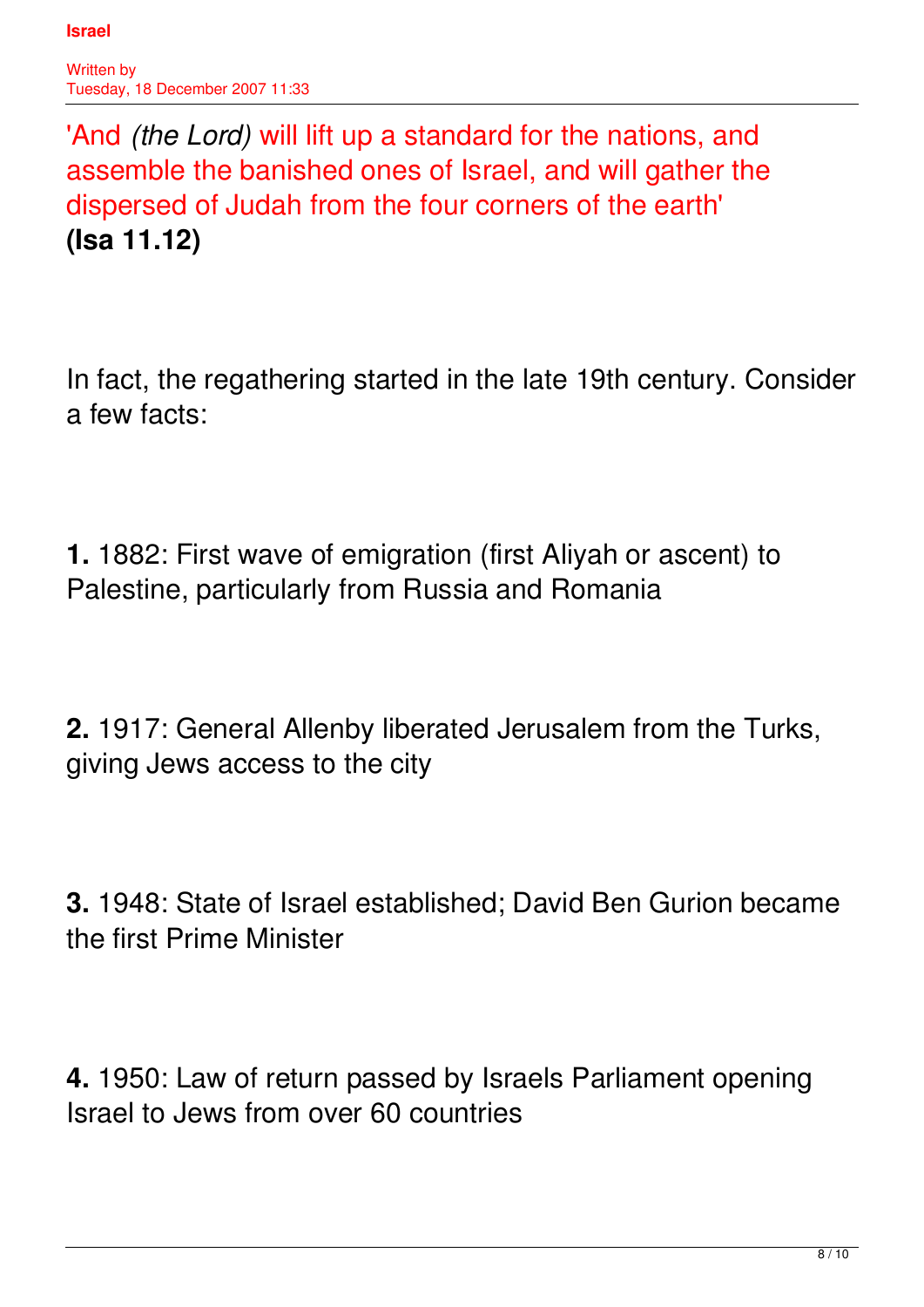#### **5.** 1967: Jerusalem came under Jewish rule

**6.** Population Growth (whole country): 1900: 0.5 million; 1935: 1 million; 1958: 2 million; 1983: 4 million; 2007: 6.5 million

Note that 1967 saw all Jerusalem returned to the control of national Israel **(after some 2500 years).** This was direct fulfilment of Yeshua's prophecy:

'& guot; Jerusalem will be trampled under foot by the Gentiles unitl the times of the Gentiles are fulfilled"' (Lk 21.24)

Note also that the population growth of Israel corresponds to an amazing 1200% increase since 1900! Today, Israel has highly developed banking, health, and University systems, and her industries include high-tech electronics, textiles, food processing, mining, agriculture and forestry. Since the birth of the State of Israel in 1948, she has been in continuous conflict with the surrounding Arab nations and the **so-called** Palestinia n Problem is continually in the media. It is interesting to observe that God's covenant with Abraham included the phrase: